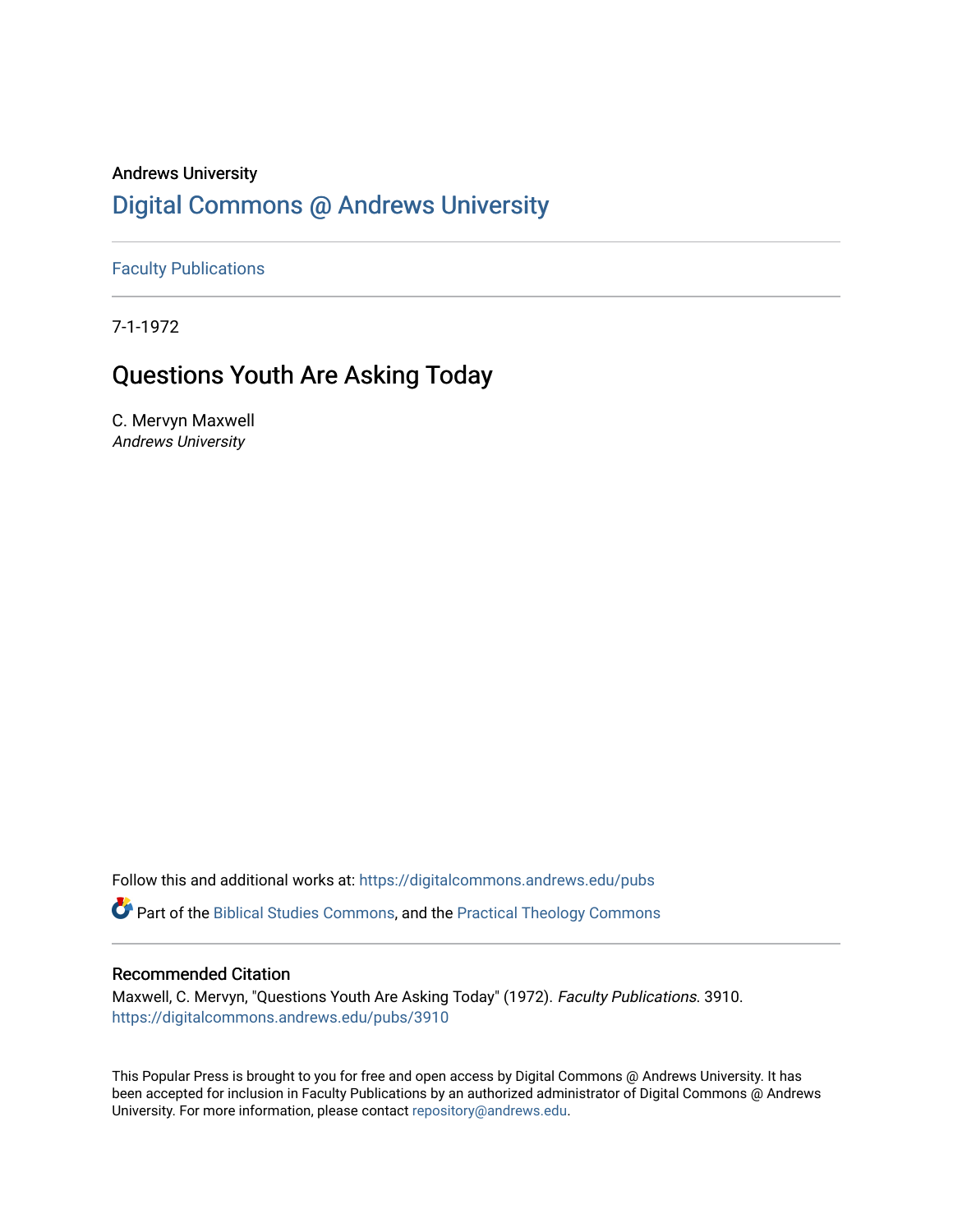

# *Questions Youth Are Asking Today • Mervyn Maxwell*

#### **BABIES AT THE END OF TIME?**

**We have one child. He talks constantly about wanting a little brother or sister. Every night he prays, "Dear Jesus, help us get a baby." What worries me is that Jesus said, "Alas for women with child in those days, and for those who have children at the breast!" Matthew 24:19, NEB. 1 am wondering if this means we shouldn't have any more children in these last days. Or am I putting the wrong meaning into this?** 

There is always a danger that dedicated, conscientious people ( like yourself) will read things into the Bible that aren't there. This is why you wrote.

If Jesus had meant we ought not to have children in the last days, He would have said so. But all He says here is that pregnant women and mothers with tiny babies who get caught in the trials of the last days will naturally suffer more inconvenience than other people.

1 Corinthians 7 provides an interesting parallel. Paul there counsels young people that if their desire to get married is not overly strong, it would be better for them not to marry because the persecutions ahead of them at that time in history were going to be harder for married couples to bear than for single people. But if you read the chapter carefully you will find that it doesn't forbid marriage. For those couples to whom remaining single would bring greater distress than persecution would, Paul counseled marriage as the wiser course.

If the final time of trouble comes

while your baby is small, Christ will stand by you with additional assistance. He has said, "I will never fail you nor forsake you." Hence we can confidently say, "The Lord is my helper, I will not be afraid; what can man do to me?" Hebrews 13:5, 6, RSV.

#### **GIVING YOUR HEART TO GOD**

**Revivalists who come to our church keep telling us, "Give yourself to God," "Give your heart to God." They say it will solve all your problems and really turn you on. It sounds great and I'd like to do it, but they don't explain how to do it. Can you?** 

In the Bible "heart" sometimes means what we today call the mind, sometimes the emotions, sometimes the power of choice. For our purposes these are close enough to make no difference.

When God asks, "My son, give Me your heart" ( Proverbs 23:26, RSV), He means, "Please make a clearcut *decision* in your *mind* and in your *feelings* to walk with Me and let Me be your Guide."

My favorite devotional book contains this counsel: "Desires for goodness and holiness are right as far as they go; but if you stop here, they will avail nothing. Many will be lost while hoping and desiring to be Christians. They do not come to the point of yielding the will to God. They do not now choose to be Christians."—Steps *to Christ,* page 48.

You can give yourself to God this minute. It isn't complicated. You want to be a Christian ( as the rest of your letter indicates ). You believe God is love and His way is good. Very well, choose now to be a Christian. Say this simple prayer: "I know Your way is right, dear God. I know You want to help me every step. Right now I choose to be Your follower. I give myself with everything I have and am to be Yours forever." Believe that you mean it and remind yourself that you meant it whenever you may be tempted to doubt in days to come. And believe that God accepts you. "I will never refuse anyone who comes to me." John 6:37, Phillips.

#### **NOT SO SURE ANYMORE**

**When I first became a Christian, about a year ago, I knew I had it made. I wasn't afraid of dying or anything. I knew I belonged to God through Jesus Christ and that whatever happened to me I'd be resurrected to eternal life. But lately I haven't been so sure. I keep thinking, "Suppose when it's all said and done God says, 'Son, you tried hard, but you didn't try hard enough'? Well, what will I have gained by being a Christian?" So that's my question, Will I make it? And if I don't, what's the use?** 

A year ago Jesus was so big to you that He filled your screen. You thought so much about His love in dying to save you that you were sure His grace was enough to take you all the way.

Like many other Christians, as the newness has worn off a little you've backed your zoom lens away from Christ. Now your sins, your selfishness, your trials fill much of